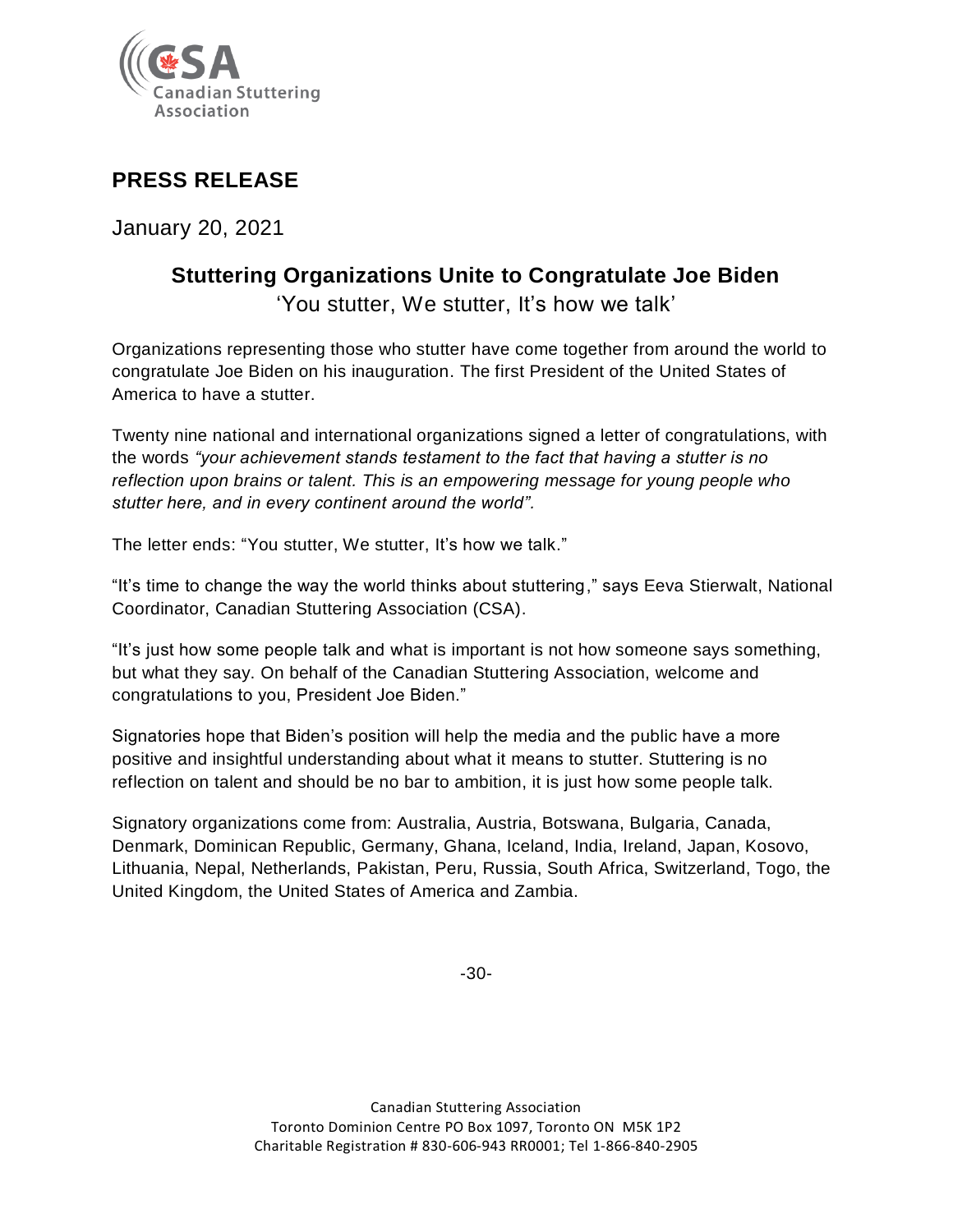## **Further Information:**

Eeva Stierwalt, National Coordinator, CSA 519-636-7767 eeva.stierwalt@stutter.ca www.stutter.ca

## **FULL TEXT OF THE LETTER:**

Dear Mr. President:

Warm congratulations on your inauguration today from the stuttering community from across the globe.

As someone with a stutter, your achievement stands testament to the fact that having a stutter is no reflection upon brains or talent. This is an empowering message for young people who stutter here, and in every continent around the world, and a powerful message to all those who don't stutter. Stuttering should be no bar to success.

You stutter. We stutter. It's how we talk.

Signed by:

| <b>International Stuttering Association</b>           |                    |
|-------------------------------------------------------|--------------------|
| Asian Association for stuttering Organizations (AASO) | Asia               |
| <b>Australian Speak Easy Association</b>              | Australia          |
| Oesterreichische Selbsthilfe-Initiative Stottern      | Austria            |
| <b>Botswana Stuttering Association</b>                | <b>Botswana</b>    |
| <b>Bulgarian Stuttering Association</b>               | <b>Bulgaria</b>    |
| <b>Canadian Stuttering Association</b>                | Canada             |
| Foreningen for Stammere i Danmark                     | Denmark            |
| The Dominican Stuttering Foundation                   | Dominican Republic |
| Bundesvereinigung Stottern und Selbsthilfe e.V        | Germany            |

Canadian Stuttering Association Toronto Dominion Centre PO Box 1097, Toronto ON M5K 1P2 Charitable Registration # 830-606-943 RR0001; Tel 1-866-840-2905